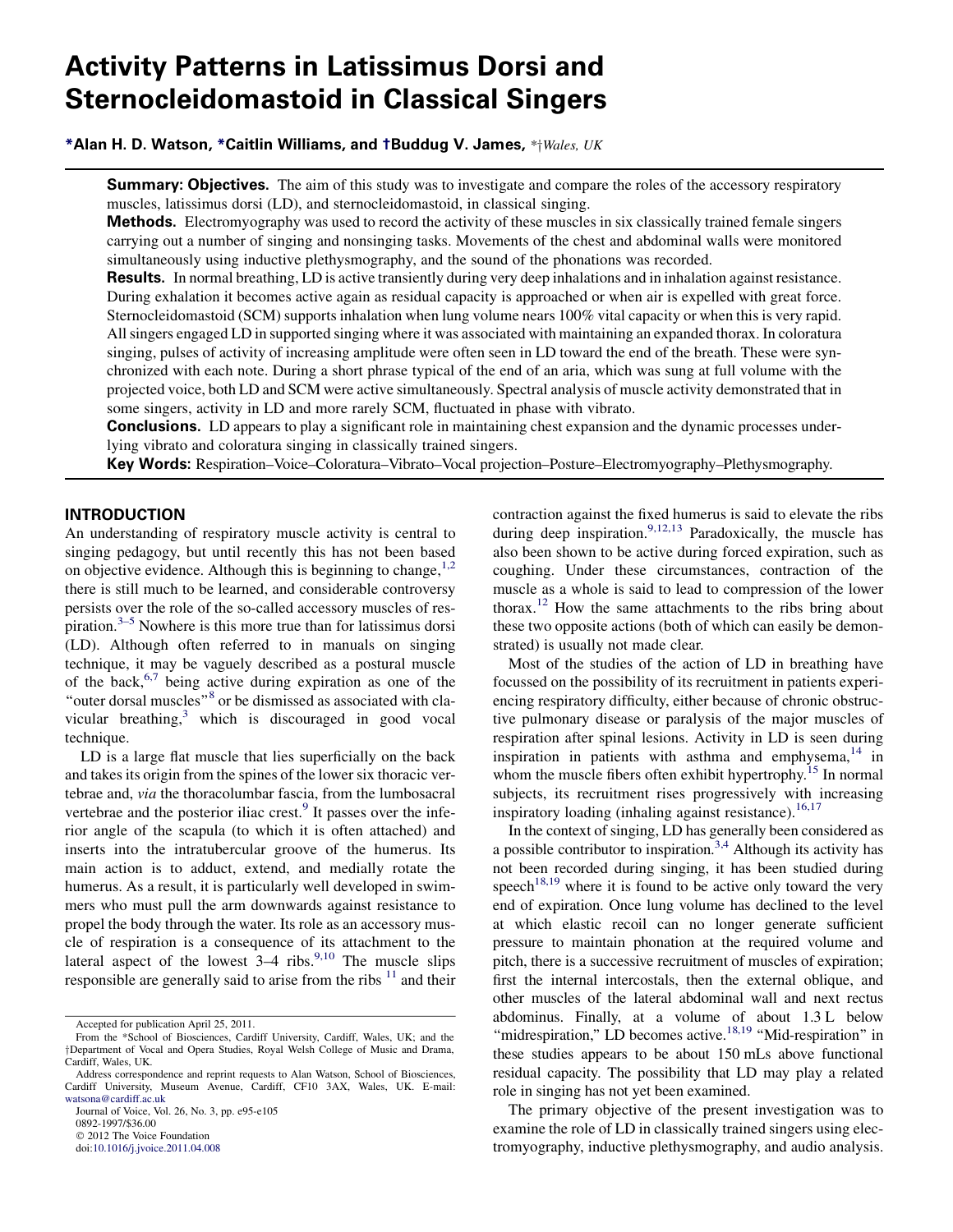By these means, we determined when the muscle was active and how this related to chest or abdominal expansion. It was also possible to relate patterns of activity to features of the sound produced such as the production of individual notes or vibrato. Activity in SCM was also monitored as it is known to be active on deep inspiration, although the desirability of this in singers has again been questioned by some pedagogues as it too has been suggested to be associated with clavicular breathing.<sup>[3,4](#page-9-0)</sup> Recent studies of singers have however, provided a better appreciation of its probable role. $<sup>1</sup>$  $<sup>1</sup>$  $<sup>1</sup>$ </sup>

# METHODS

## Subjects

The subjects were six classically trained female singers; three mezzo sopranos, and three sopranos. Mezzo 1 (aged 53 years) has had a long and successful career singing operatic roles in the UK and abroad, whereas mezzos 2 and 3 (both aged 23 years) are advanced postgraduate singing students at the Royal Welsh College of Music and Drama (RWCMD). Soprano 1 (aged 31 years) is well established having had a significant number professional engagements and recently spent a year in advanced training at the Cardiff International Academy of Voice. Soprano 2 (aged 21 years) and soprano 3 (aged 22 years) are undergraduate vocal students at RWCMD. Mezzos 2 and 3 and sopranos 1 and 3 either have been, or are currently pupils of mezzo 1 and would, therefore, be expected to show similarities in technique. All experiments were carried out with informed consent and according to the Helsinki declaration, and were approved under the local ethical procedures of the School of Biosciences, Cardiff University.

## Electromyography

Muscle activity was recorded from LD and SCM using a Powerlab 26 T two-channel system (ADinstruments, Chalgrove, UK) or a CED 1902 amplifier connected to a CED 1401 A/D converter (Cambridge Electronic Design, Cambridge, UK). After skin preparation, pairs of bipolar silver/silver chloride electrodes (Kendall Medi-Trace 100, Tyco Healthcare Group, Mansfield, USA) were attached approximately 2 cm apart on the skin. The innervation zone of SCM lies approximately in the middle of the muscle, $2^0$  so the electrodes were placed on its lower third. LD does not have a well-defined zone of innervation (see [Discussion](#page-4-0) Section). Its neuromuscular junctions are scattered across all regions of the muscle, and some fibers are even thought to be multiply innervated.<sup>[11](#page-9-0)</sup> The electrodes were placed over the muscle where it forms the posterior wall of the axilla. This is easy to access and does not lie over other muscles that might contaminate the signal. The ground electrode was placed on the back of the neck at C7. In addition to monitoring the electromyograph (EMG) activity during singing, the signal during maximum contraction of each muscle was also recorded. The EMG signals were sampled at 1 kHz and displayed on a computer using Labchart 6 (ADinstruments, Chalgrove, UK) or Spike6 software (Cambridge Electronic Design, Cambridge, UK), which allowed further conditioning and analysis of the data. A high band pass filter (set at either

50 or 90 Hz) was applied to the recorded digital signal to eliminate movement artefacts and reduce cardiac signals that where present. For quantification and further analysis, the absolute value of the EMG trace was integrated with a time constant decay of 50 milliseconds. Sound was also recorded using a Shure C606 microphone (Shure, Waltham Abbey, UK) situated 1 m from the singer, and the signal was passed through an SP-24B preamplifier (Maplin, Rotherham, UK) and then to the CED 1401. The Spike6 software allowed it to be displayed as a sonogram if required. To determine whether muscle activity was synchronized with auditory events, power analyses were carried out on selected sections of this integrated EMG signal using fast Fourier transform.

## Inductive plethysmography

Inductive plethysmography was carried out using an Inductotrace system (model 10.9000, Ambulatory Monitoring, Arosley, NY, USA). Two inductive respibands were used, one placed around the chest at the level of the axilla and the other around the abdomen, between the lowest rib and iliac crest. The analog signal, which was a function of circumference, was digitized using a CED 1401 A/D converter and displayed with Spike6 software.

## Experimental breathing tasks

Each singer was asked to carry out the following tasks. They were instructed to keep their arms relaxed and hanging vertically by their sides as they did so.

- 1. Tidal breathing, then maximal inhalation after which the lungs were then allowed to empty by elastic recoil. Further maximal inhalations followed by slow forced expirations until only the residual volume remained, were then carried out. These and subsequent tasks were performed several times.
- 2. A series of short (<0.5 second duration) forceful expirations.
- 3. Resistance breathing, carried out through an Ultrabreathe respiratory trainer (Tangent Healthcare Inc., Peterborough, UK). This provides resistance both to inhalation and exhalation, $21$  and the object of the task was to enable comparisons with previous studies of the activity of LD under respiratory loading.<sup>[16,17](#page-9-0)</sup>
- 4. After a maximal inhalation, a nonsung vocalization of "ah" was maintained at mezzo piano for as long as possible.
- 5. A series of notes (do-re-mi-fa-so-fa-mi-re-do) in a comfortable range for the projected voice at mezzo forte. The starting note for the singers lay between  $C^*$ 4 and  $F^*$ 4. This was repeated at least three times with an inhalation in between. Singers were asked to carry out the task first when consciously engaging LD (or chest driven), and then for a second time, consciously without using LD (abdominally driven).
- 6. A coloratura exercise. A major scale of one octave plus a tone (a 9 note scale), ascending and descending, was sung continuously for each of the five vowels ending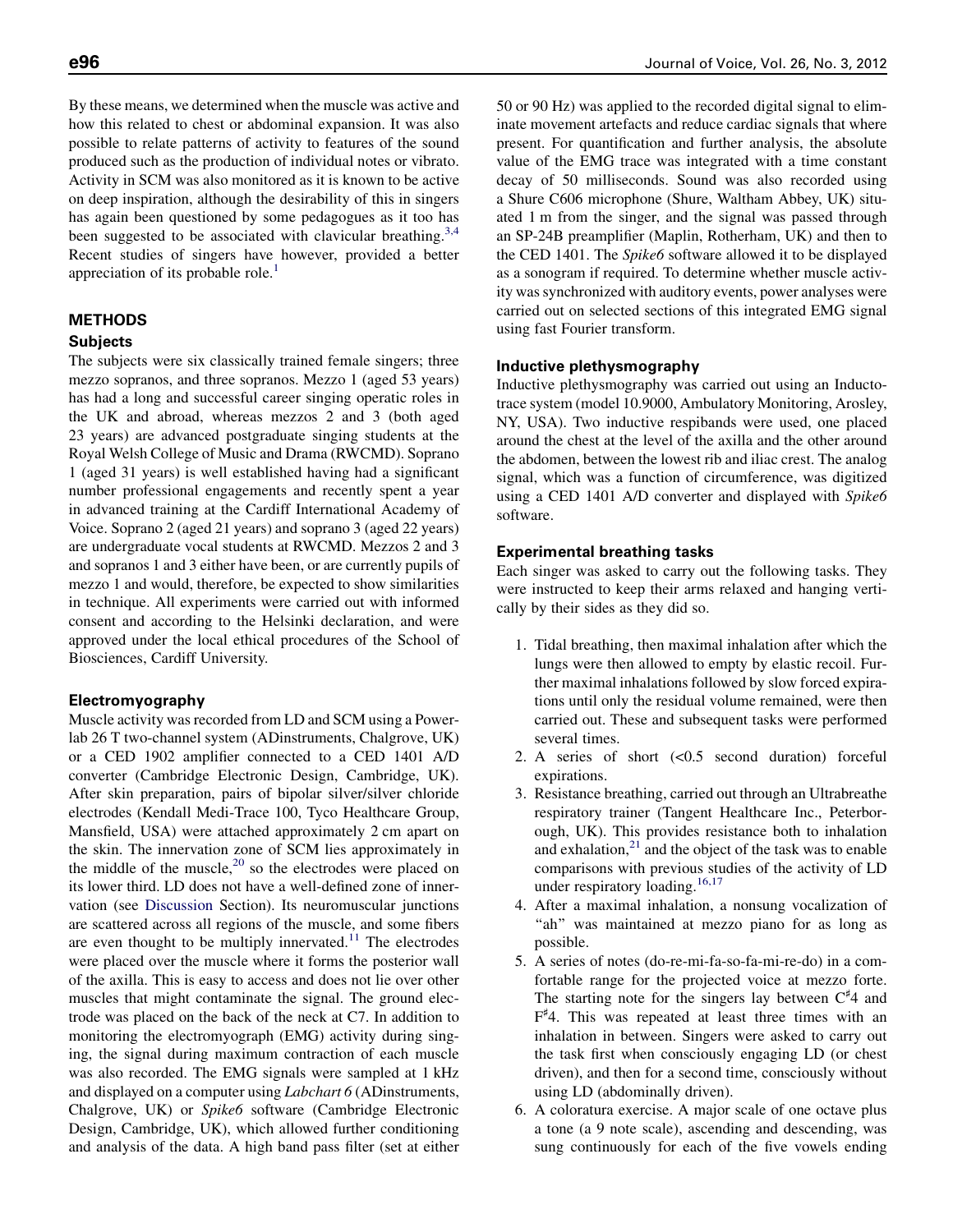<span id="page-2-0"></span>with a final arpeggio. This was performed mezzo forte and if possible, under a single breath. It was a challenging exercise and not all singers managed to complete it, but as the object was to see the effect on muscle activity as the amount of air in the lungs declined toward residual volume, noncompletion did not invalidate the object of the exercise. All of the singers started on C4 or  $C^*$ 4.

7. Aria finale (Figure 1). This was selected to be typical of the end of an aria (''Una voce poco fa'' by Rossini) and was sung at full power with the projected voice. All of the singers started on E5 or  $E^{\flat}$ 5.

## RESULTS

## Nonsinging tasks

In the following account, the peak level of muscle activity during particular tasks is expressed as a percentage of the level of activity recorded from the subjects when they were asked to produce a maximal muscle contraction (mean ± standard deviation from the six singers) as measured from the integrated EMG signals. The object of the nonsung tasks was to allow a comparison of activity in LD in our subjects, with previous published studies.

Taking a deep breath and exhaling for as long as possible (task 1) shows that LD is active at two different phases [\(Figure 2](#page-3-0)); first, during the initial inhalation that ends close to 100% vital capacity. Muscle activity peaked at  $8 \pm 6$ % before falling back within the first few seconds of the exhalation, to levels indistinguishable from background. Toward the end of the exhalation, activity rose progressively to a maximum of  $26 \pm 13\%$  before ceasing abruptly at the end of the breath. The first phase of activity coincides with an increase in circumference of the chest and abdomen (as shown by inductive plethysmography), but the second phase toward the end of the exhalation does not. A burst of activity is also seen in SCM during the initial strong inhalation  $(13 \pm 11\%)$ , but this rapidly falls to a level, which alters little during the rest of the exhalation. The pattern of activity in LD and SCM is essentially similar during the production of an extended nonsung vowel sound (not shown) although the level of activity in LD at the end of the breath does not rise so high ( $19 \pm 12\%$ ), presumably because phonation cannot be sustained at the ultimate levels of chest collapse that are reached in its absence.

During a series of sharp exhalations, peaks of activity in LD  $(23 \pm 17\%)$  coincided with abrupt reductions in abdominal circumference (not shown). In some singers chest circumference fell simultaneously, but in others the force of abdominal



FIGURE 1. The "aria finale" exercise, taken from "Un voce poco fa'' by Rossini.

contraction was sufficient to cause a brief paradoxical increase in chest circumference. Depending on how the exhalation was carried out, activity in SCM was sometimes absent, but where present, it either appeared synchronously with or slightly before activity in LD.

When breathing against resistance ([Figure 3](#page-3-0)), activity in LD tended to rise in phase with increasing chest circumference, peaking at a mean level of  $16 \pm 3\%$ . Activity in SCM generally followed a similar pattern  $(20 \pm 5\%)$ . A small peak in the activity of LD was sometimes apparent right at the end of the exhalation phase.

#### Singing tasks

Conscious engagement of LD in the projected voice (task 5). When singers used their trained projected voice, LD was active during the sung phrases ([Figure 4](#page-4-0)). Activity tended to rise and fall with pitch and intensity, peaking at a mean of  $12 \pm 6\%$ . In [Figure 4](#page-4-0), the loudness of the voice increased with each repetition of the exercise and level of activity in the muscle rose in parallel. The singers were able on demand to sing without using the muscle ([Figure 5\)](#page-4-0). Under these circumstances its peak activity was only  $3 \pm 1\%$ , and the increase in chest diameter was markedly reduced although there was sometimes no change in the plethysmograph trace for the abdomen. This often led to a reduction in sound intensity. Fourier analysis (not shown) of a sonogram derived from the audio signal from one of the mezzos did not reveal any significant differences in the prominence of the singer's formant when LD was inactive. During this exercise there was relatively little activity in SCM when latissimus was engaged  $(7 \pm 4\%)$ , whereas when latissimus was not engaged this fell to  $5 \pm 4\%$ .

[Figure 6](#page-5-0) shows four repetitions of task 5 by mezzo 2. The subject had been instructed to use LD, however, during the second repetition of the sung phrase, the muscle was not engaged. This resulted in a reduction in amplitude of the plethysmograph trace from the thorax, which failed to reach the levels seen in the phrases sung before and afterward. Taking place within a sequence of activation of the muscle, this strengthens the case for its activity being functionally related to thoracic expansion. It did not, however, cause a noticeable alteration in the amplitude or shape of the signal from the sound channel.

Coloratura exercise (task 6). This exercise is very demanding in terms of breath control and only half the singers were able to complete it fully under a single breath [\(Figure 7\)](#page-5-0). As a result, it was to be expected that toward the latter part of the breath LD would become increasingly active, and this was indeed the case for all singers. In four of the singers, the raw EMG trace appeared to show bursts of activity in the muscle in phase with the individual notes sung, and this was confirmed by detailed matching of the integrated EMG trace to the sonogram of the sound channel (not shown). The singers chose their own speed for the coloratura exercise. We looked to see whether this was related to vibrato frequency, perhaps because of a preferred resonance frequency for the neuromuscular component of the vocal apparatus of each singer. However, the mean coloratura note frequency was 0.7 Hz faster than the mean vibrato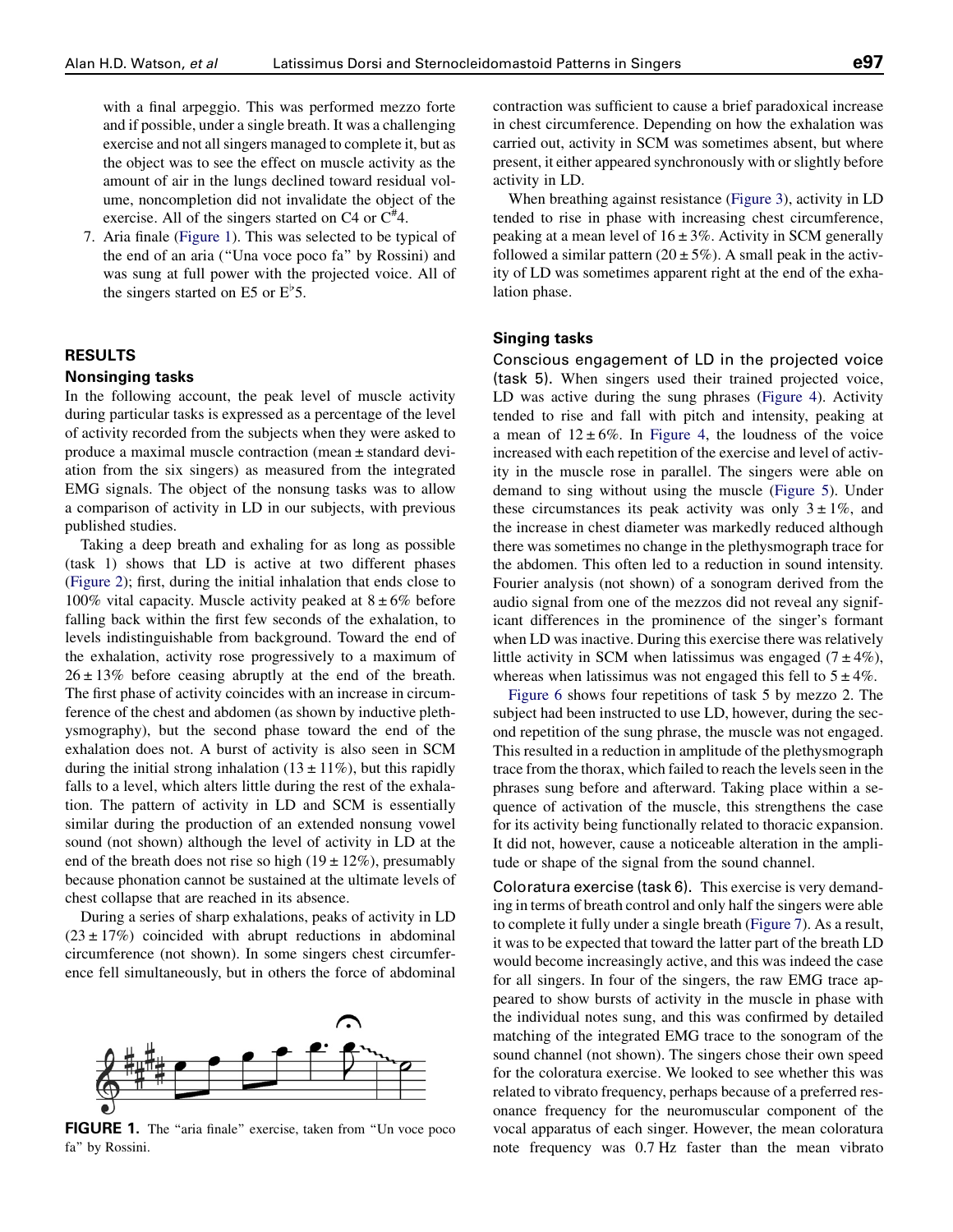<span id="page-3-0"></span>

**FIGURE 2.** Prolonged breath (task 1). Upper traces show inductive plethysmograph recordings from abdomen and thorax, whereas the lower traces are raw EMG recordings from SCM and LD during a maximal exhalation without phonation (soprano 1). The scale for all traces is in arbitrary units. The same scale is used for the two upper and the two lower traces. a.u., Arbitrary units.

frequency (6.8 Hz compared with 6.1 Hz). SCM showed a variable level of activity during this exercise (it is particularly high in [Figure 7\)](#page-5-0), often rising and falling in phase with LD but not increasing in amplitude toward the end of the breath.

Aria finale (task 7). This task involved a sequence of five ascending notes, followed by two sustained notes linked by a glissando [\(Figure 1](#page-2-0)), all sung at full volume with the projected voice. In four of the singers (mezzos 2 and 3, sopranos 2 and 3), bursts of activity in LD were associated with each note of the ascending series and coincided with an inward movement of the abdomen ([Figure 8\)](#page-6-0). When the sustained notes were sung (during which mean peak activity reached  $22 \pm 10\%$ ), there was a clear evidence of pulsatile activity in the raw EMG trace of the three mezzos and soprano 2. This was even more obvious in the integrated trace [\(Figure 8](#page-6-0)). From the sonogram of the audio trace this was seen to be phase locked with the pitch oscillation of the vibrato [\(Figure 9A](#page-6-0)), and the power spectrum of the integrated trace revealed a pronounced peak at vibrato frequency. Although pulses of activity were not so obvious in the raw EMG trace for LD for mezzo 3, power analysis of the integrated trace also showed a strong peak at vibrato frequency. The prominence of the EMG oscillation and the magnitude of the associated peak in the power spectrum were less in the second (and lower) of the sustained notes, although still clearly evident. In all singers, there was a significant amount of activity in SCM ( $17 \pm 9\%$ ) throughout the exercise, although it varied in magnitude between individuals. In only two cases (mezzos 2 and 3) did the raw EMG trace appear to be obviously pulsatile, but power analysis revealed activity at vibrato frequency in four singers (all three mezzos and weakly in soprano 2[—Figure 9](#page-6-0)B,C). Only for soprano 1 was there no evidence of this in either muscle during the



FIGURE 3. Breathing against resistance (task 3—mezzo 2). Upper traces show inductive plethysmograph recordings and the lower traces show integrated EMG recordings from SCM and LD. The EMG traces as expressed as a percentage of the maximum activity recorded from the muscles. The pattern of EMG activity parallels the changes in thoracic circumference. The same labeling conventions are use in the following figures. a.u., Arbitrary units.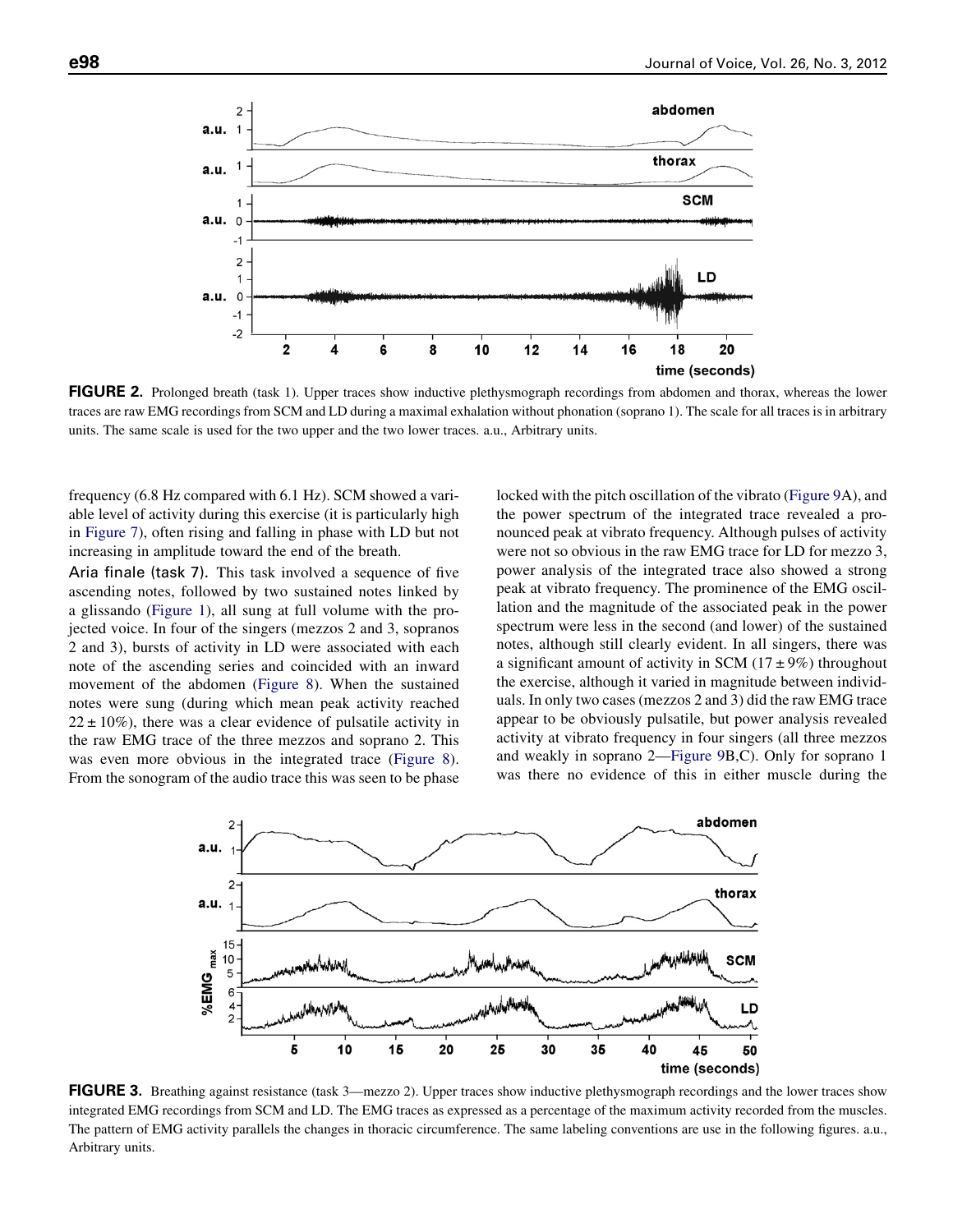<span id="page-4-0"></span>

FIGURE 4. Singing task 5 (soprano 1) with conscious engagement of LD. The loudness of the voice increases with each repetition of the exercise, and this is correlated with a progressive increase in activity in LD. a.u., Arbitrary units.

sustained notes, despite a pronounced vibrato being visible on the sonogram.

## **DISCUSSION**

## Muscle structure

LD is a very broad muscle at its origin from the vertebral column and thoracolumbar fascia, but the area of its insertion onto the humerus is only about  $45 \times 4$  mm. Even some distance from the insertion where it is purely muscular, its cross section is small compared with its broadest regions. $^{22}$  It lacks an inner tendinous scaffold and only approximately the last 7 cm adjacent to the attachment site is tendinous. Most of the fibers are much shorter than the muscle itself, but they are linked by numerous myomyonal junctions that can be end to end or end to side. Small myotendinous junctions also link the fibers in a similar fashion. These impart a net like structure to the muscle.<sup>[11](#page-9-0)</sup> There are no well-defined zones of innervation, instead the endplates are scattered throughout the muscle and there is good evidence that many fibers are multiply innervated. Campbell $12$  emphasizes that "contraction of the muscle as a whole compresses the lower thorax,'' implying that in this situation the attachments to the ribs rotate them inferiorly and so act as insertions. In the present study we see such action at the end of the prolonged blow and prolonged phonation exercises (tasks 1 and 4). The same can be said of the pulses of increasing amplitude in the muscle during the coloratura exercise, presumably contributing to the driving force for the individual notes.



FIGURE 5. Singing task 5 (soprano 1) with conscious disengagement of LD. There is almost no activity in either LD or SCM and thoracic expansion is greatly reduced compared to Figure 4. a.u., Arbitrary units.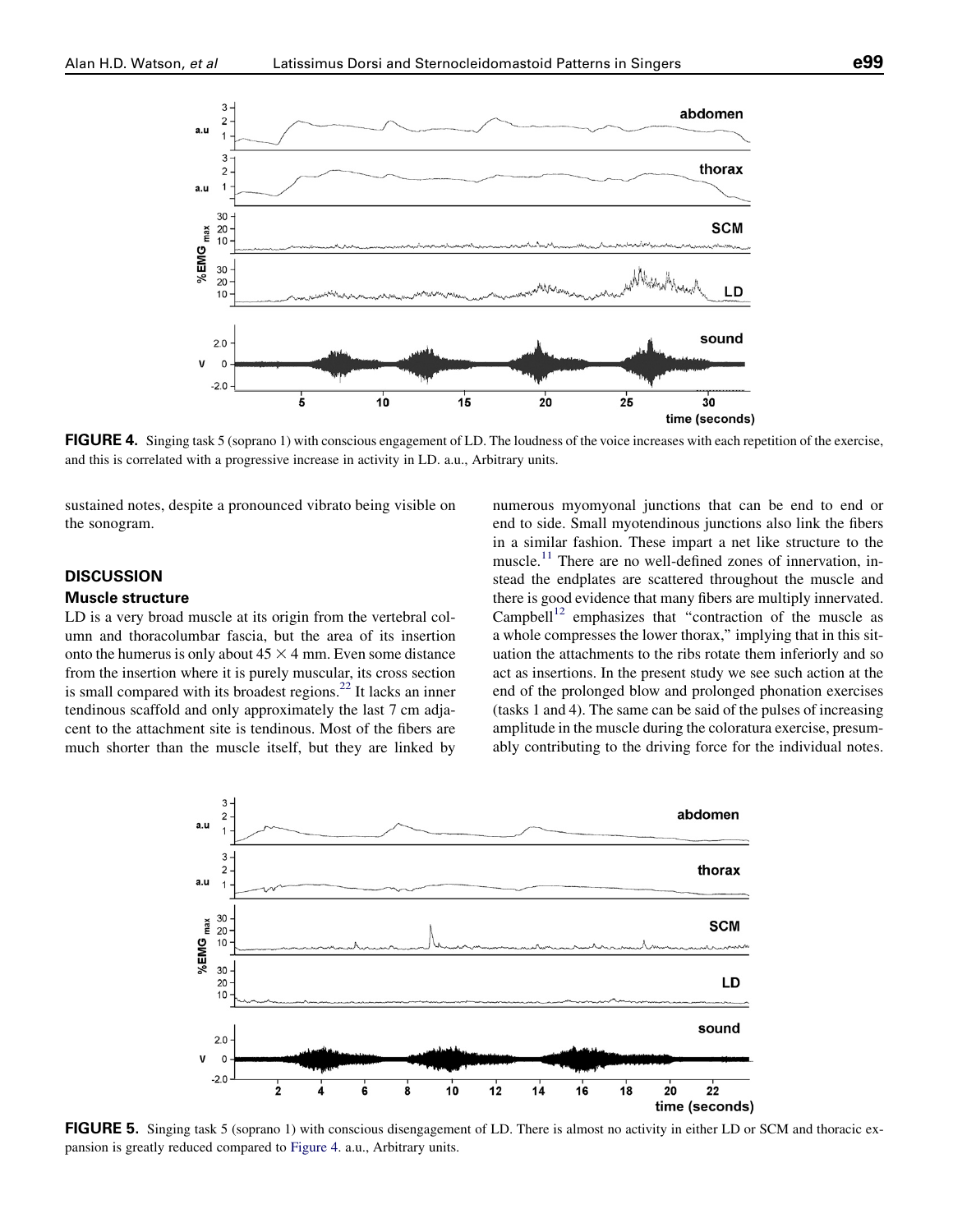<span id="page-5-0"></span>

FIGURE 6. Exercise 5 as sung by mezzo 2 when asked to engage LD. The bracket indicates the second repetition of the exercise when LD was not engaged, resulting in a reduced expansion of the thorax. a.u., Arbitrary units.

The slips running to the ribs should not, therefore, be viewed simply as bundles of fibers linking the thorax to the humerus but rather as attaching the underside of the muscle sheet to the ribs. Their role in maintaining chest circumference could also be viewed in the same light. When the muscle is activated strongly after the initial phase of inhalation, the width of the chest can be felt to increase. If the chest is held high by the external intercostals and scalenes (thus resisting any downward rotation of the ribs), contraction of latissimus ''as a whole'' would instead tend to flex the ribs outwards. This might explain its observed behavior during inhalation better than the conventional view that the slips attached to the ribs pull them upward toward the humerus.

SCM runs from the mastoid process of the temporal bone, just behind the ear, to the sternum and adjacent region of the clavicle. When active on one side only, it rotates the head to the opposite site and tilts it upwards. When both are active together, they draw the head forward. If this movement is resisted by other muscles, the ribcage is pulled upward, accounting for its role in inhalation. It is known to be recruited during inspiration, usually when lung capacity is increased above 75% vital capacity.<sup>[12,23](#page-9-0)</sup> Consistent with this, we found it to be active



FIGURE 7. The coloratura exercise, sung by mezzo 1. The sound channel is displayed as a sonogram and the individual notes can be seen to correlate with pulses of activity in LD, whose amplitude increases progressively toward the end of the exhalation. a.u., Arbitrary units.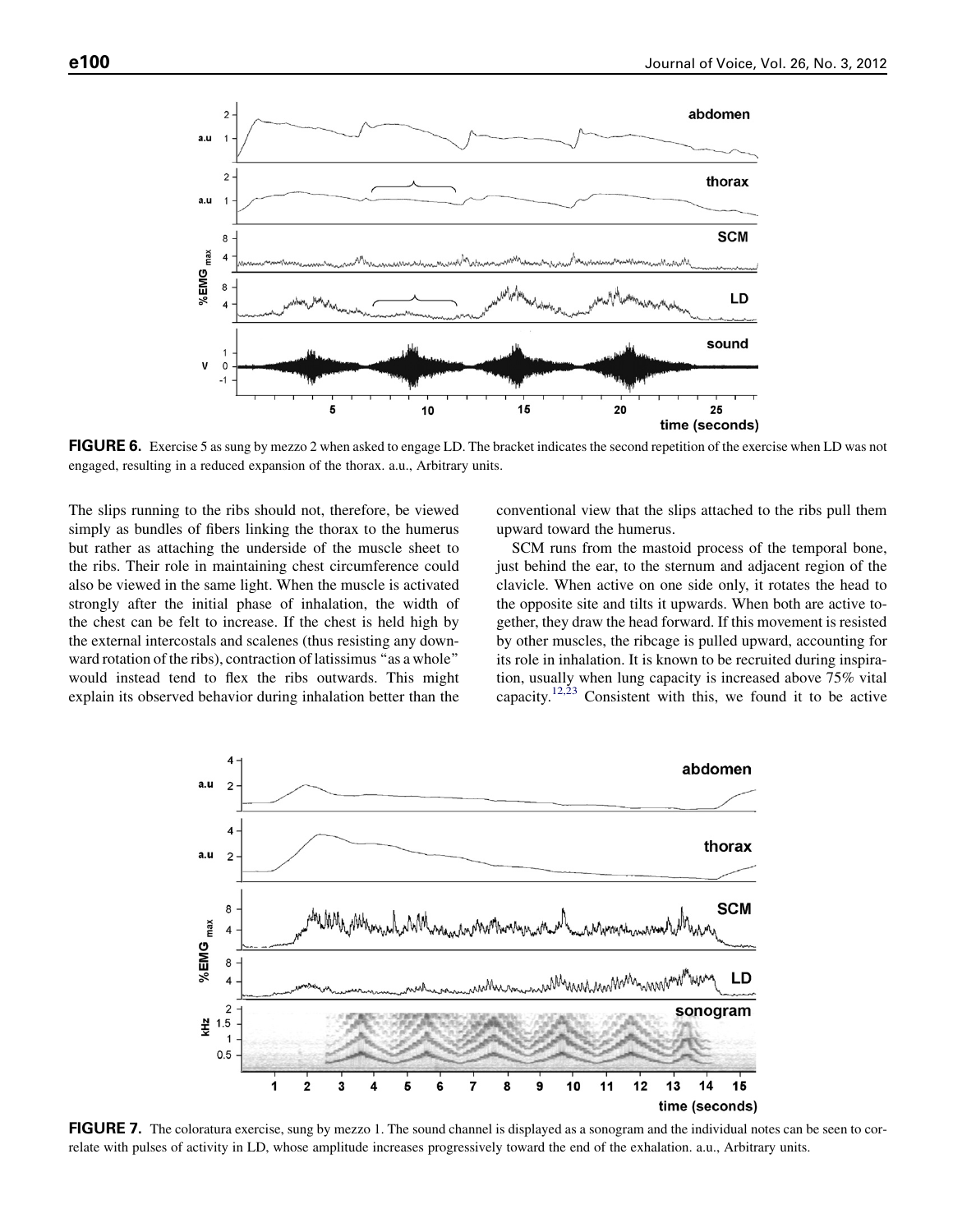<span id="page-6-0"></span>

FIGURE 8. Aria finale exercise from "Una voce poco fa" by Rossini sung by soprano 2. Oscillations in frequency representing vibrato are visible on the sonogram. The integrated EMG trace for LD shows rhythmic activity in phase with this during the two sustained notes at the end of the phrase (6–11.5 seconds into the recording). The raw EMG trace for LD is included to demonstrate that this is free of movement artifact associated with the vibrato. a.u., Arbitrary units.

during very deep inhalations, or when a short sharp inhalation was made, for example, between phrases. Its tendinous lower attachments can often be seen to rise in singers, and indeed in speakers before a prolonged period of phonation.

#### Activity in LD and SCM during nonsinging tasks

The results from the nonsinging tasks essentially confirm previous long established descriptions of the role of LD and SCM in respiration.<sup>[9,10](#page-9-0)</sup> Both muscles are active when a deep inspiration



FIGURE 9. A. An enlarged view of a section of Figure 8 (soprano 2) showing the integrated EMG from LD and the sonogram of the first held note of the aria finale exercise. This reveals phase locking between activity in the muscle and the pitch oscillations of the vibrato. B,C. Power spectra of the integrated EMG traces for LD and SCM for this note as sung by soprano 2 and mezzo 1. The prominent peaks just above 5 Hz match the vibrato frequency. Both singers have a strong signal for LD. Although mezzo 1 also shows a large peak for SCM, this is very weak for soprano 2 (arrow).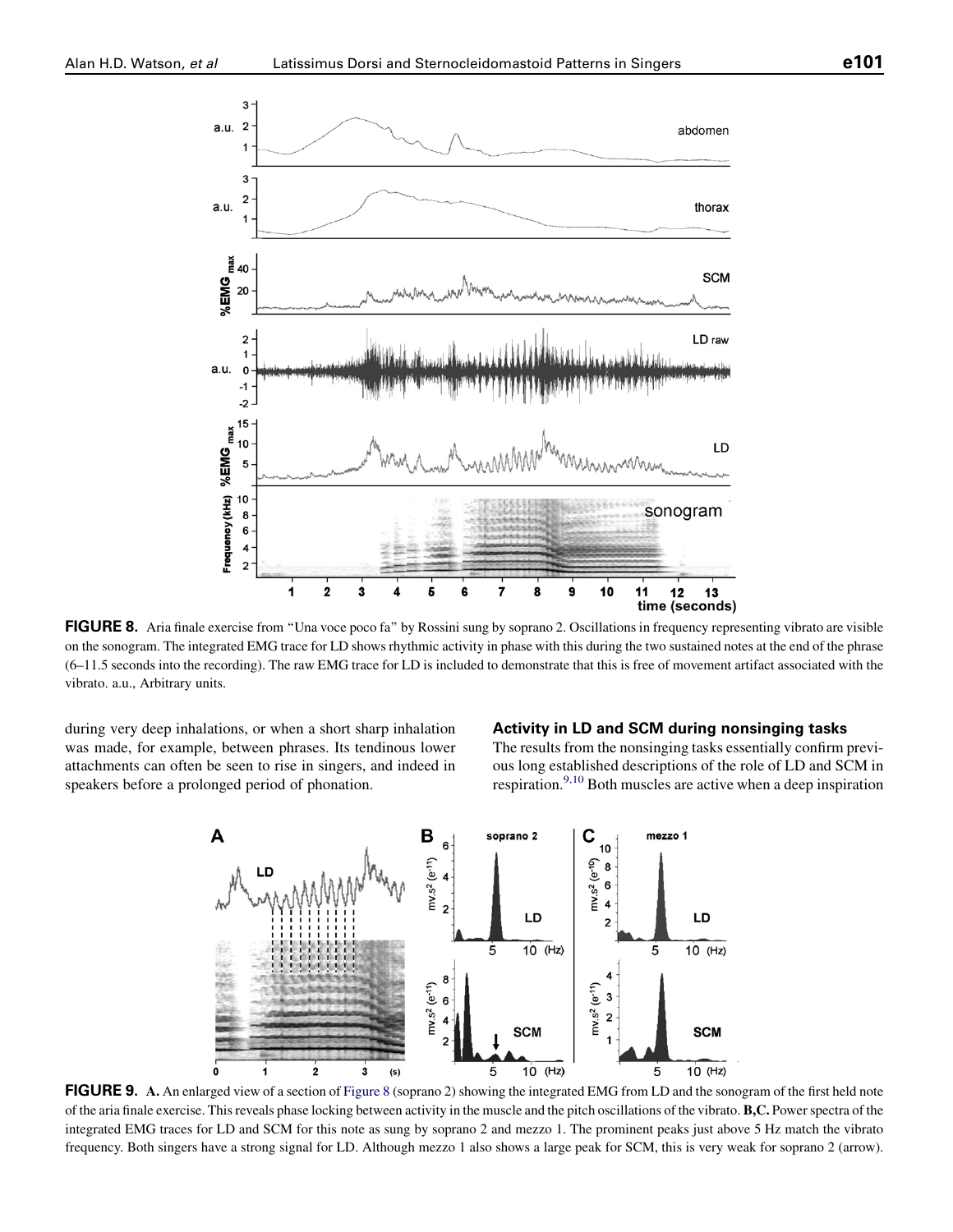takes lung volume close to 100% of vital capacity. At the end of a forced expiration, LD but not SCM becomes increasingly active again. During sharp forced expirations, comparable with the explosive expirations of coughing, we observed that SCM is sometimes active during the brief preceding inhalation, whereas LD shows an intense burst of activity at the start of the expiratory phase. Gray and Williams<sup>[9](#page-9-0)</sup> and Campbell<sup>[12](#page-9-0)</sup> state that the activity in LD can be confirmed by palpation, Campbell quoting  $Beevor<sup>24</sup>$  as his authority, although it is a simple enough matter to demonstrate it for oneself! During breathing against resistance, a sustained burst of activity in LD is associated with the increase in chest circumference and is consistent with the pattern reported by Cala et  $al<sup>16</sup>$  $al<sup>16</sup>$  $al<sup>16</sup>$ and Orozco-Levi et al<sup>[15](#page-9-0)</sup>; this is generally accompanied by matched activity in SCM. It is interesting to note that LD was not engaged during expiration during this task, perhaps because breathing was rather shallow under these circumstances.

In studies of the role of LD during speech, $18,19$  subjects were asked to repeat the syllable ''ma'' continuously at a frequency of about 2 Hz or to count for as long as possible. The tasks of prolonged blowing and the sustained nonsung vowel in our study made similar respiratory demands on the subjects, and the results were comparable with a progressive increase in activity from LD during the final seconds of the breath. This clearly applies equally to singing because during the coloratura task, which required all of (or sometimes more than) the singers' total vital capacity for completion, it became strongly active toward the end of the exercise. In this context, it therefore has an expiratory role.

## Activity in LD during projected singing

The trained singers in our study, all used LD during projected singing. They were also able to disengage it on request. The use of LD by singers has in the past been dismissed as a product of clavicular breathing and so deemed undesirable.<sup>[3,4](#page-9-0)</sup> Clavicular breathing is characterized by Miller<sup>[3](#page-9-0)</sup> as "raising the clavicles with the intake of breath, and letting them fall in expiration'' and he went on to write that during the expiratory phase ''the sternum and ribs fall as do the clavicles.'' However, the observation does not appear to be founded on any objective evidence but to be based on an incomplete appreciation of the actions of the muscle. In our singers, the shoulders did not rise in a fashion that would be consistent with clavicular breathing, and indeed the muscle was not engaged during inhalation unless in preparation for a breath of maximal duration. It became active immediately after the initial rapid phase of inhalation and was linked to a maintained or increased chest circumference. A considerable level of activity was maintained during the sung phrase, increasing or decreasing slightly with pitch. The chest did not collapse during phonation, and although its circumference did decline somewhat over time, it remained throughout the vocalization at a greater level than when the muscle was not engaged. Chest circumference only reduced markedly when activity in the muscle ceased and phonation ended almost simultaneously. The muscle, therefore, appears to be used to maintain an expanded or partially elevated chest, sometimes described by singers as the noble<sup>[25](#page-10-0)</sup> or pear-shaped  $down<sup>26</sup> posture.$  $down<sup>26</sup> posture.$  $down<sup>26</sup> posture.$ 

There is still some debate as to why an elevated chest posture might be advantageous.<sup>[26](#page-10-0)</sup> One suggestion is that the high chest is linked to a lower laryngeal position<sup>[27,28](#page-10-0)</sup> that is favorable for vocal projection. It has also been proposed<sup>[29,30](#page-10-0)</sup> that keeping the chest high initially and using the abdominal muscles as the main driving force even at high lung volumes may have several other advantages. First, the firm platform formed by the upwardly displaced diaphragm and tense abdominal wall means that any contraction of expiratory muscles of the thorax, which are kept stretched by this procedure, is more efficiently translated into changes in subglottic pressure rather than into deformations of the chest or indeed the abdominal walls. In this state, the muscle fibers of the diaphragm are also stretched, which is advantageous if it must be used for small rapid intakes of breath at relatively high lung capacities. $30$  Second, the rib cage contact area with the lungs is about three times that of the diaphragmatic surface, through which the abdominal muscles must act. Thus small movements of muscles of the chest wall are an effective means of exerting the fine control over baseline subglottic pressure that is so necessary for singing. This is to some extent consistent with the influential notion of ''fixed diaphragmatic breathing'' as pro-moted by the English school of singing pedagogy. Miller<sup>[3](#page-9-0)</sup> reports that in this technique, singers were instructed to raise the chest and expand the ribs laterally at the same time as the abdominal wall is drawn inward. Slater, $31$  a major advocate of this technique, goes on to state that allowing distension of the abdomen during inhalation makes it ''impossible to obtain a free action of the ribs and a proper expansion of the chest.'' However, unless the abdominal muscles are allowed to relax during inhalation, the amount of air taken in will be significantly limited and today many singing teachers specifically emphasize the importance of this action.<sup>[7](#page-9-0)</sup>

## Activity of SCM during singing

The behavior of SCM during singing has received a considerable amount of attention recently by Pettersen and Westgaard.<sup>[1,32,33](#page-9-0)</sup> These authors propose that it produces "a counterforce to expiratory movement to prevent too rapid a reduction of upper thorax circumference and hence too high a subglottic pressure''—in other words, it contributes to respiratory braking, which is used to resist the elastic recoil forces of the chest wall at high vital capacities. They also note that during glissandos, its activity increases with rising pitch. The vocal range required by the exercises our singers carried out never extended over more than about an octave, and so this was only barely detectable in a few of their traces. Pettersen's subjects sang whole arias in many cases, and he found that activity levels of SCM during singing were higher than those seen during inhalation, and greatest when the singing task was most demanding. The same was certainly true for the aria finale phrase that our subjects performed.

In discussing the role of SCM in very demanding singing tasks such as this, Pettersen uses a slightly different expression to the one quoted earlier, stating that the counterforce it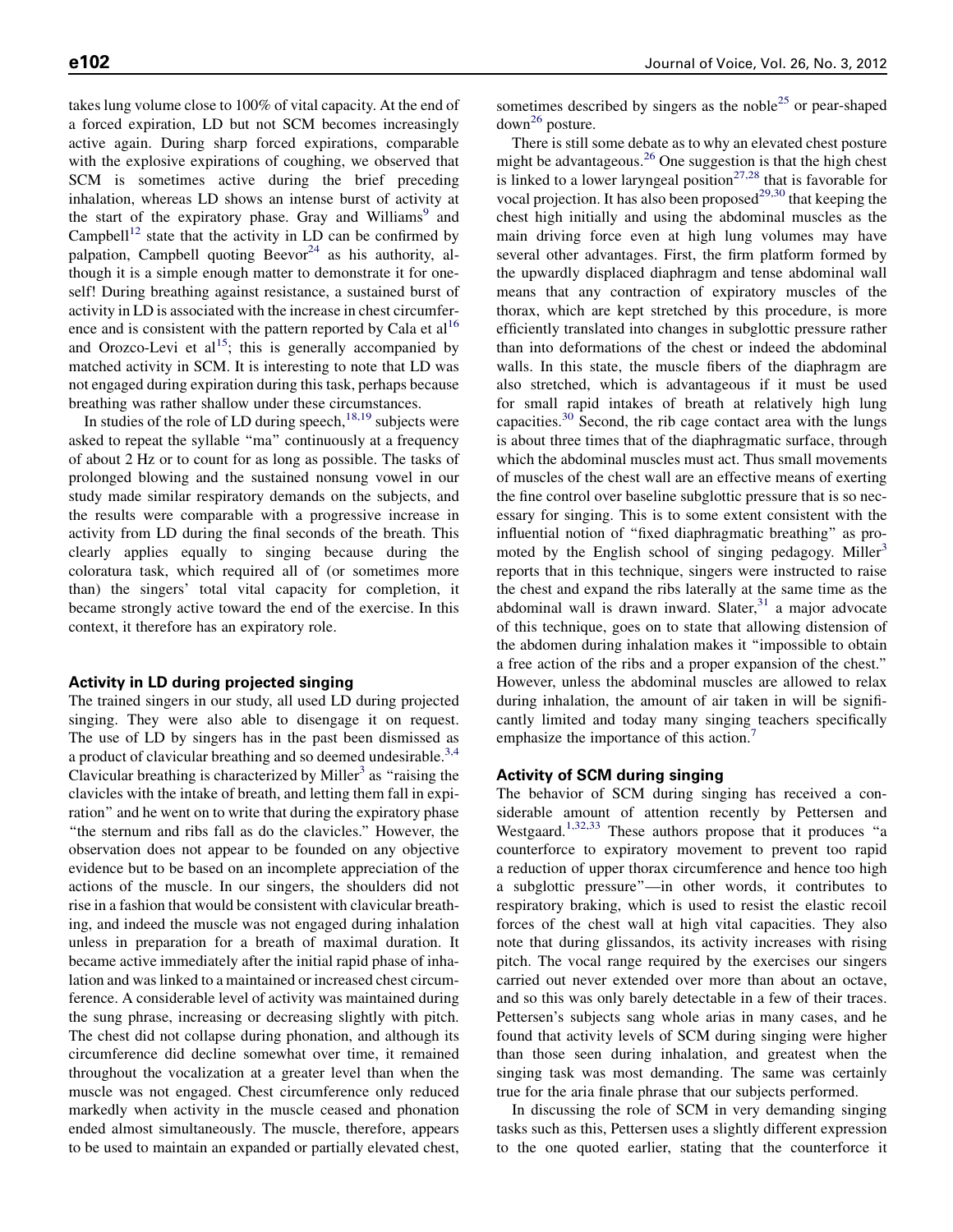produces provides ''better control over the expiratory movement." $7,33$  The meaning of this is not absolutely clear, but presumably the muscle helps maintain a high chest posture so that the forces generated by the expiratory muscles act from the bottom up. Of course, another possibility is that it plays no positive role in singing phonation and that its activity is a manifestation of neck tension. Some singing teachers suggest that it contributes to clavicular breathing,  $34$  but as it inserts onto the sternum and the immediately adjacent part of the clavicle, this seems unlikely. Pettersen explored the question using biofeedback to determine whether singers can reduce activity levels in accessory respiratory muscles while maintaining performance. In investigations involving SCM and the upper part of trapezius (a muscle which does raise the shoulder and often exhibits stress-related tension), biofeedback led to a marked reduction in activity in the latter. For SCM, on the other hand, there was only a small reduction in the level of activity during phonation (but not inhalation) and no change in the pattern of its activation. It was concluded that although trapezius was apparently being overused by the singers, the evidence was less clear for SCM, making it more likely that it plays a positive role in singing.

## Muscle activity associated with vibrato

In classical singing, vibrato is predominantly a fluctuation in sound frequency, typically of around 50 cents.<sup>[35,36](#page-10-0)</sup> In popular music, a vibrato based on fluctuations in sound intensity is sometimes present and is likely to be because of oscillations in subglottic pressure.<sup>[37](#page-10-0)</sup> This probably reflects differences in training. Classical singers are taught to keep the position of the larynx as stable as possible, whereas singers of popular music may not resist rapid fluctuations in laryngeal position during vibrato to the same extent. In classical vibrato, fluctuations in in-tensity are sometimes superimposed on those of frequency.<sup>[38](#page-10-0)</sup> This could be seen in some of the sound traces we recorded and is also visible in many other reports on classical singers.<sup>[39](#page-10-0)</sup> Although the rate of vibrato varies somewhat between individ-uals, measurements by Seashore<sup>[40](#page-10-0)</sup> from 29 singers found values of 5.9–7.8 Hz (mean 6.6 Hz) with no systematic gender differ-ences. Prame<sup>[35](#page-10-0)</sup> analyzed 10 singers (seven females, three males) and reported a range of 5.5–6.7 Hz (mean 6.0). The vibrato frequencies of our singers ranged from 5.2 to 7.0 Hz (mean 6.1). It has been demonstrated using electromyography that this is associated with synchronized rhythmic activity in some laryngeal muscles, primarily the cricothyroid, $37$  although the lateral cricoarytenoid and thryoarytenoid may also contribute.<sup>39</sup>

It is clear from our results that some singers generate activity in respiratory muscles that is phase locked with the vibrato. The paucity of studies on the possible involvement of respiratory muscles in vibrato has led to considerable prominence being given to a small number of weak sources. Vennard<sup>[4](#page-9-0)</sup> proposed that ''tremor'' in respiratory muscles may be a contributing factor on the basis that this can be felt on the ''epigastrium'' of some singers. In support, he quotes what are apparently unpublished studies by Osborne and Wade to suggest that this does not apply to the diaphragm. An electromyographic study by Appleman and  $Smith<sup>41</sup>$  reported that the internal and external obliques, rectus abdominus, and LD are not active in synchrony with vibrato. However, all but one of our subjects exhibited activity at vibrato frequency in LD and four of the six in SCM. Although there have recently been a considerable number of electromyograph studies of a range of respiratory mus-cles during singing (see review by Pettersen<sup>[1](#page-9-0)</sup>), their activity was described over timescales typical of the gross movements of the thoracic wall and so did not reveal whether patterns of activity at vibrato frequency were present.

During the production of vibrato, many structures both muscular and nonmuscular vibrate. The high band pass filtering of the electromyograph signal in our study eliminated any movement artifact at vibrato frequency from recordings, but the movement may nevertheless help to synchronize rhythmic activity in respiratory and laryngeal muscles. Nonpathological muscle tremor and vibrato are thought to be controlled both by oscillatory circuitry within the central nervous system and by peripheral feedback.[42,43](#page-10-0) Under steady state muscle contraction, muscle spindle afferent output, for example because of passive rhythmic stretching, can lead to coordinated motor unit activity. This is typically in the 6–10 Hz range, probably because of the delays inherent in spinal reflex pathways, although it can be reduced further by increasing the inertia of the moving structures.<sup>44</sup> Such a mechanism could, therefore, reinforce and phase lock rhythmic muscle activity at vibrato frequencies.

The notion that respiratory muscles may contribute to vibrato is not without precedent. The respiratory demands of flute playing share a number of features with singing. Pressure generated in the airway is low, flow rates are high and respiratory braking is important when lung capacity is high. Flautists typically use a marked vibrato and many believe that this is controlled by the muscles of the abdominal wall or the diaphragm. However, direct examination of the larynx during playing has revealed that the movements of the vocal folds often play an important role, $45,46$  but in some (although not all) flautists, the diaphragm and other inspiratory muscles provide rhythmic respiratory braking at vibrato frequency at the beginning of the breath, whereas similar patterns of activity in the abdominal muscles maintain the vibrato thereafter. $47$  In the present study, the rhythmic activity was clearly visible in some raw or integrated EMG traces, however, in other cases, it only emerged from spectral analysis of the integrated signal. This of course raises the question of how significant the rhythmic activity in the muscles is for the production of the vibrato. Presumably, it causes fluctuations in subglottic pressure, and although this will make a small contribution to pitch oscillation, it may be more significant for the fluctuations in sound intensity that are a variable feature of vibrato on classical singers. It should be noted, however, that we also saw marked fluctuations in intensity in singers who did not show rhythmic activity in LD and in it is possible that in these individuals, other respiratory muscles may be involved.

#### Variation between singers

The singers we studied clearly did not all use LD and SCM in the same way (eg, when generating vibrato) and such variability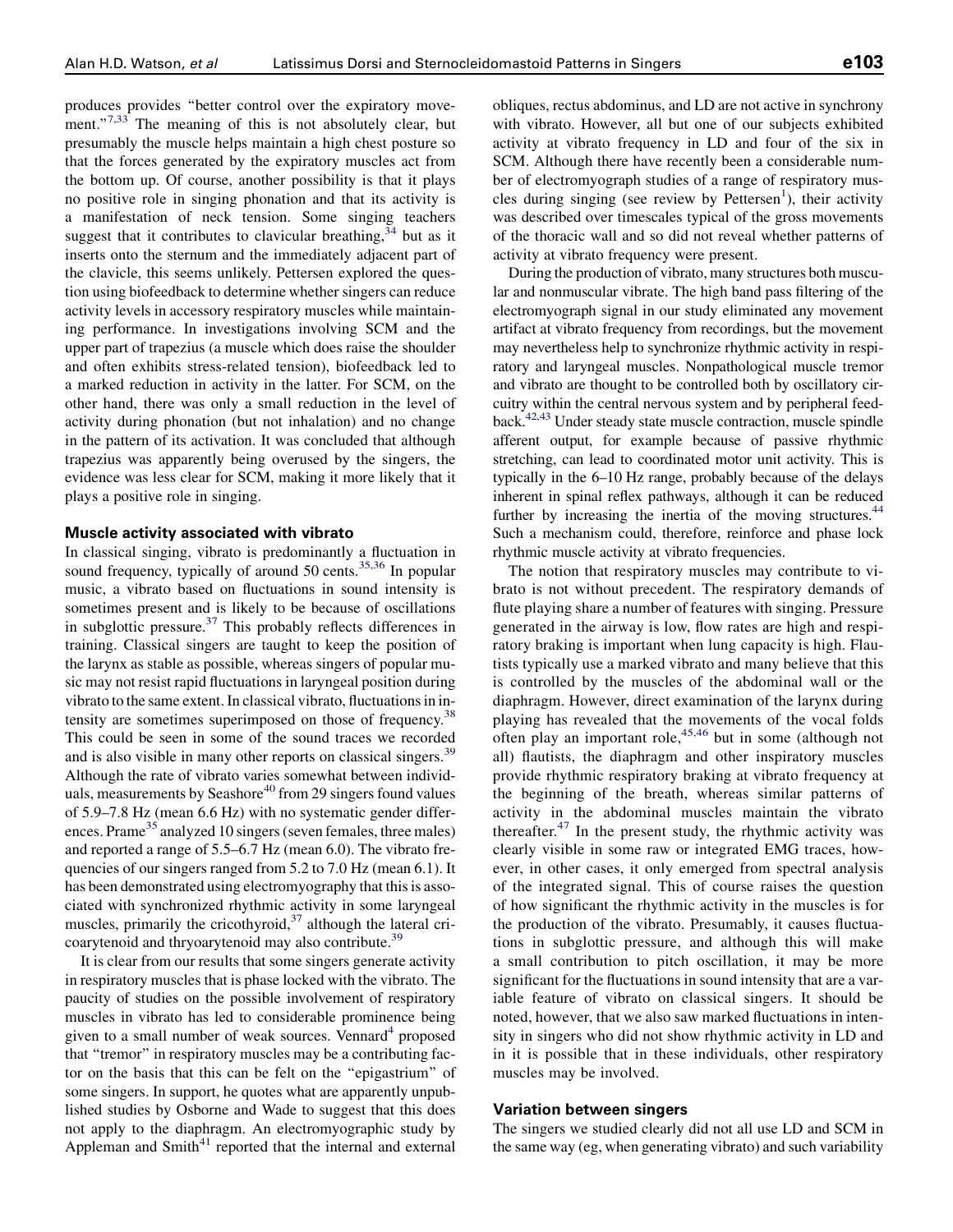<span id="page-9-0"></span>is a common feature of objective studies of vocal technique. As most investigations have access to only limited numbers of subjects, one should never be too dogmatic when drawing conclusions about how particular effects are produced. Indeed, a recognition of this variability is important for vocal pedagogy. It is striking that individual trained singers are generally very consistent in their behavior even when tested on the same tasks over considerable time periods. $48-50$  This suggests that different singers may achieve the same ends in one of several possible ways. Although a number of possible reasons have been put forward, the question has not been studied systematically despite its importance for the training of singers. Even within the classical tradition, there are many different schools of thought on technique, although as discussed by  $Miller<sup>3</sup>$  these may have rather different objectives. In addition, the demands made by different repertoires vary considerably. The level of experience of the subjects is obviously one significant factor. For example, professional opera singers tend to show greater activity in a range of respiratory muscles when compared with students, $\frac{1}{1}$  although excessive respiratory muscle activity may also be used to compensate for a lack of proficiency in vocal projection. Gender, age, and voice type may also be significant sources of variability. A question that is rarely discussed in this context is the possible significance of body morphology. Based on a study of just 12 individuals, Hoit and  $Hixon<sup>51</sup>$  $Hixon<sup>51</sup>$  $Hixon<sup>51</sup>$  proposed that speech breathing in endomorphs is driven predominantly by abdominal movement, that of ectomorphs more by chest movement, whereas mesomorphs use an intermediate strategy. Although a subsequent study involving considerably more subjects divided into six morphological categories failed to confirm this observation,<sup>[52](#page-10-0)</sup> a number of methodological problems have been raised with it,  $53$  and so the question remains open. Furthermore, it has yet to be investigated in the more demanding context of projected singing. This question could not be addressed in our study because of the small degree of variability among our subjects who although ranging in height from 160 to 176 cm, all had body mass indices (BMIs) of 21–22. Their plethysmograph traces showed similar degrees of expansion of the chest and abdomen during breathing. By contrast, recordings of the same set of singing tasks in a tenor who was 192 cm tall and had a BMI of 35 revealed a pattern that was heavily dominated by abdominal movement, which would be consistent with the predictions of Hoit and Hixon.<sup>[51](#page-10-0)</sup>

### **CONCLUSIONS**

Some singing teachers believe that activity in LD and SCM is indicative of clavicular breathing, but there was no evidence for this in the singers who took part in our study although both muscles were active during inhalation at lung volumes close to 100% vital capacity. Instead, LD was consistently active during projected singing and appeared to contribute to keeping the chest expanded during exhalations that only partially deflated the lungs. However, when lung volume fell closer to residual volume, it took on a rather different role; that of expelling air from the lungs. This apparently paradoxical

behavior is consistent with previous studies of the muscle in speech and other nonsinging tasks. The consequences of its contraction appear to depend on the amount of freedom the ribs have to move because of the action of other respiratory muscles. In some but not all singers, peaks of activity in LD were phase locked with individual notes during coloratura singing and these became increasingly prominent as lung volume fell. This may contribute to small increases in subglottal pressure at the initiation of each note. Fluctuations in the activity of the muscle was also sometimes synchronized with vibrato. The fact that all of the singers did not use the muscle in these ways emphasizes the importance of acknowledging and understanding why the same ends may be achieved by different means in experienced performers. In contrast to LD, levels of activity in SCM were generally much lower during projected singing, and it was not recruited increasingly as lung capacity fell. This is consistent with its anatomy.

#### Acknowledgments

This work was supported by a Wellcome Trust People Award held by A. Watson (Cardiff University) and K. Price (Royal Welsh College of Music and Drama).

#### REFERENCES

- 1. Pettersen V. Muscular patterns and activation levels of auxiliary breathing muscles and thorax movement in classical singing. Folia Phoniatr Logop. 2005;57:255–277.
- 2. Leanderson R, Sundberg J, von Euler C. Role of diaphragmatic activity during singing: a study of transdiaphragmatic pressures. J Appl Physiol. 1987; 62:259–270.
- 3. Miller R. National Schools of Singing: English, French, German, and Italian Techniques of Singing Revisited. Rev ed. Lanham, MD: Scarecrow Press; 1997.
- 4. Vennard W. Singing; the Mechanism and the Technic. Rev ed. New York: C. Fischer; 1967.
- 5. Shakespeare W. The Art of Singing. Boston, MA: O. Ditson; 1921.
- 6. Kayes G. Singing and the Actor. London, UK: A & C Black; 2000.
- 7. Chapman JL. Singing and Teaching Singing: A Holistic Approach to Classical Voice. San Diego, CA: Plural Publishing; 2006.
- 8. Husler F, Rodd-Marling Y. Singing: The Physical Nature of the Vocal Organ: A Guide to the Unlocking of the Singing Voice. Rev ed. London, UK: Hutchinson; 1976.
- 9. Gray H, Williams PL. Gray's Anatomy. 37th ed. Edinburgh, UK: C. Livingstone; 1989.
- 10. Abrahams PH, McMinn RMH, Marks SC, Hutchings RT. McMinn's Color Atlas of Human Anatomy. 5th ed. Edinburgh, UK: Mosby; 2003.
- 11. Snobl D, Binaghi LE, Zenker W. Microarchitecture and innervation of the human latissimus dorsi muscle. J Reconstr Microsurg. 1998;14:171–177.
- 12. Campbell EJM. Accessory muscles. In: Campbell EJM, Agostoni E, Newsom Davis J, eds. The Respiratory Muscles: Mechanics and Neural Control. 2nd ed. London, UK: Lloyd-Luke; 1970:181–193.
- 13. Tokizane T, Kawamata K, Tokizane H. Electromyographic studies on the human respiratory muscles; studies on the activity pattern of neuromuscular units. Jpn J Physiol. 1952;2:232–247.
- 14. Gronbaek P, Skouby AP. The activity pattern of the diaphragm and some muscles of the neck and trunk in chronic asthmatics and normal controls. A comparative electromyographic study. Acta Med Scand. 1960;168: 413–425.
- 15. Orozco-Levi M, Gea J, Sauleda J, Corominas JM, Minguella J, Aran X, Broquetas JM. Structure of the latissimus dorsi muscle and respiratory function. J Appl Physiol. 1995;78:1132–1139.
- 16. Cala SJ, Edyvean J, Engel LA. Chest wall and trunk muscle activity during inspiratory loading. J Appl Physiol. 1992;73:2373–2381.